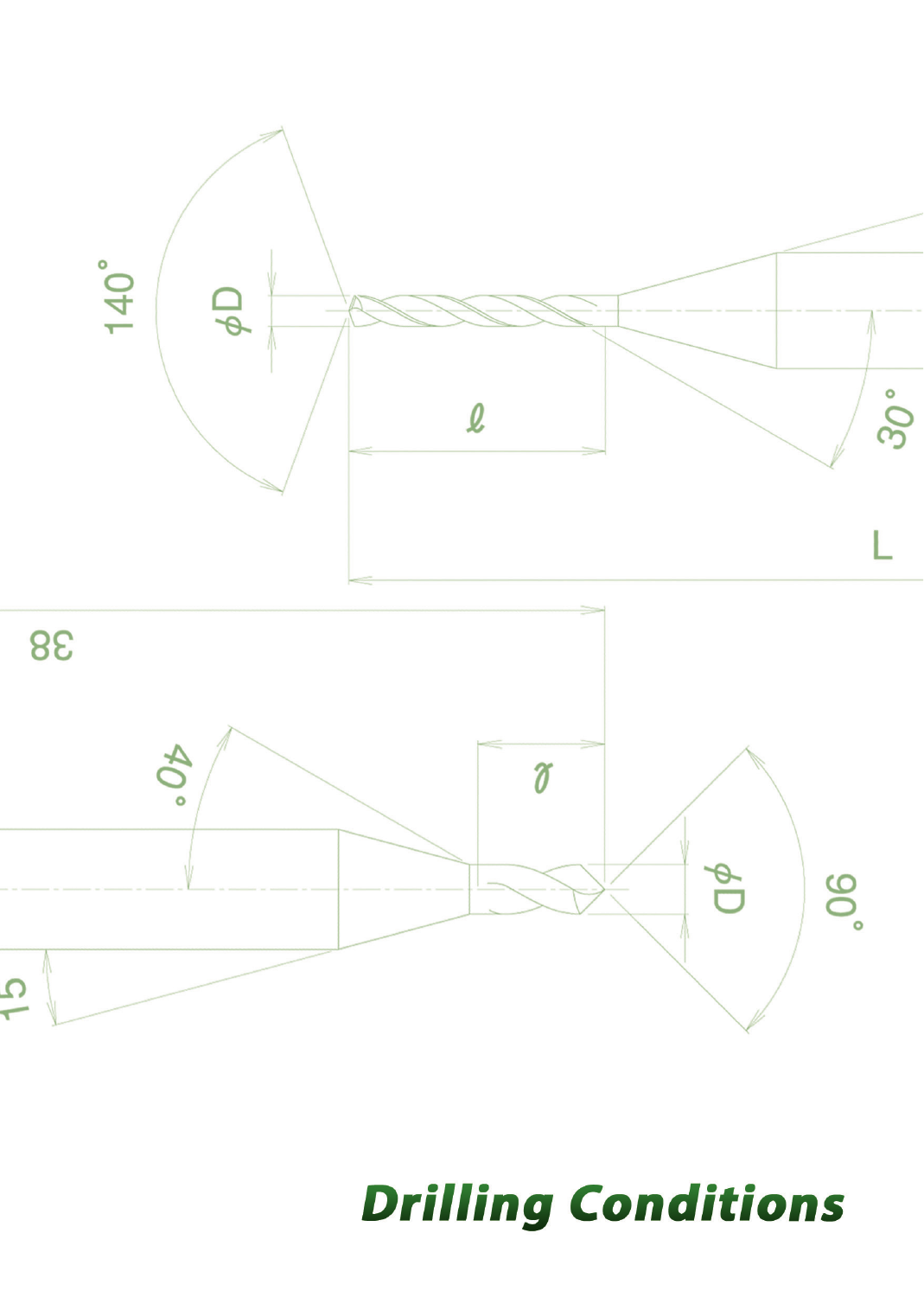# **ADRS/ADR/ADRSL/ADRL**

| <b>Work</b><br><b>Materials</b>         | Carbon steels<br>1010, 1018, 1035, 1045, 1065 |                    | <b>Alloy Steels</b><br>4140, 4340 |                    | <b>Prehardened Steels</b><br><b>Tool Steels</b><br>Die Steels |                    | <b>Stainless Steels</b><br>Austenitic |                    | <b>Stainless Steels</b><br><b>Martensitic</b><br>Ferritic |                    |
|-----------------------------------------|-----------------------------------------------|--------------------|-----------------------------------|--------------------|---------------------------------------------------------------|--------------------|---------------------------------------|--------------------|-----------------------------------------------------------|--------------------|
|                                         |                                               |                    |                                   |                    | 30~38HRC                                                      |                    | 304, 316                              |                    | 420, 440, 430                                             |                    |
| <b>Drill</b><br><b>Diameter</b><br>(mm) | Speed<br><b>RPM</b>                           | Feed<br><b>IPR</b> | Speed<br><b>RPM</b>               | Feed<br><b>IPR</b> | Speed<br><b>RPM</b>                                           | Feed<br><b>IPR</b> | Speed<br><b>RPM</b>                   | Feed<br><b>IPR</b> | Speed<br><b>RPM</b>                                       | Feed<br><b>IPR</b> |
| Ø0.02~                                  | $10.000 \rightarrow$                          | $0.00004 -$        | $10.000 \rightarrow$              | $0.00004 -$        | $10.000 \rightarrow$                                          | 0.00004            | $10.000 \rightarrow$                  | $0.00002 -$        | $10.000 \rightarrow$                                      | $0.00004 -$        |
| 0.09                                    | 20,000                                        | 0.00006            | 20,000                            | 0.00006            | 20,000                                                        |                    | 20,000                                | 0.00004            | 20,000                                                    | 0.00006            |
| Ø0.10~                                  | 19,000~                                       | $0.00008 -$        | $16.000 -$                        | $0.00006 -$        | $13.000 -$                                                    | $0.00004 -$        | $10.000 -$                            | $0.00002 -$        | $13.000 -$                                                | $0.00002 -$        |
| 0.29                                    | 13,000                                        | 0.0004             | 11,000                            | 0.00028            | 8,800                                                         | 0.00016            | 5,000                                 | 0.00004            | 8,800                                                     | 0.00004            |
| Ø0.30~                                  | $13.000 -$                                    | $0.0004 -$         | $11.000 -$                        | $0.00028 -$        | $8.800 -$                                                     | $0.00012 -$        | $5.000 -$                             | $0.00004 -$        | $8.800 -$                                                 | $0.00004 -$        |
| 0.49                                    | 12,000                                        | 0.0008             | 9,700                             | 0.0004             | 6,500                                                         | 0.0002             | 4,500                                 | 0.0002             | 6,500                                                     | 0.0002             |
| Ø0.50~                                  | $12.000 -$                                    | $0.0008 -$         | $9.700 -$                         | $0.0004 -$         | $6.500 -$                                                     | $0.0002 -$         | $4.500 -$                             | $0.0002 -$         | $6.500 -$                                                 | $0.0002 -$         |
| 0.99                                    | 9,600                                         | 0.0016             | 6,400                             | 0.0008             | 4,800                                                         | 0.0004             | 3,200                                 | 0.0004             | 4,800                                                     | 0.0004             |
| Ø1.00~                                  | $9.600\sim$                                   | $0.0012 -$         | $6.400 -$                         | $0.0008 -$         | $3.100 -$                                                     | $0.0004 -$         | $3.200 -$                             | $0.0004 -$         | $4.800 -$                                                 | $0.0004 -$         |
| 1.99                                    | 6,400                                         | 0.0024             | 4,000                             | 0.002              | 2,400                                                         | 0.0012             | 2,400                                 | 0.0012             | 3,200                                                     | 0.0012             |
| Ø2.00~                                  | $6.400 -$                                     | $0.0028 -$         | $4.000 -$                         | $0.002 -$          | $2.400 -$                                                     | $0.0008 -$         | $2,400 -$                             | $0.0012 -$         | $3.200 -$                                                 | $0.0012 -$         |
| 3.00                                    | 4,200                                         | 0.004              | 3,200                             | 0.0032             | 1,600                                                         | 0.0016             | 1,800                                 | 0.002              | 2,100                                                     | 0.002              |

| <b>Work</b><br><b>Materials</b>  | 6061,7075            | <b>Aluminum Alloys</b> | <b>Copper Alloys</b> |                    | Resin                |                    |
|----------------------------------|----------------------|------------------------|----------------------|--------------------|----------------------|--------------------|
| Drill<br><b>Diameter</b><br>(mm) | Speed<br><b>RPM</b>  | Feed<br><b>IPR</b>     | Speed<br><b>RPM</b>  | Feed<br><b>IPR</b> | Speed<br><b>RPM</b>  | Feed<br><b>IPR</b> |
| $00.02 -$                        | $10,000 \rightarrow$ | $0.00004 -$            | 10,000→              | $0.00004 -$        | $10,000 \rightarrow$ | $0.00004 -$        |
| 0.09                             | 30,000               | 0.00012                | 20,000               | 0.0002             | 20,000               | 0.00012            |
| $Ø0.10-$                         | $22,200 -$           | $0.0002 -$             | $16,000 -$           | $0.00008 -$        | $20,000 \sim$        | $0.0002 -$         |
| 0.29                             | 16,500               | 0.0008                 | 11,000               | 0.00032            | 15,000               | 0.0004             |
| $00.30 -$                        | $16,500-$            | $0.0008 -$             | $11,000 -$           | $0.00032 -$        | 15,000               | $0.0004 -$         |
| 0.49                             | 13,000               | 0.0016                 | 11,500               | 0.0006             |                      | 0.0008             |
| Ø0.50~                           | $13,000 -$           | $0.0016 -$             | $11,500-$            | $0.0006 -$         | 15,000~              | $0.0008 -$         |
| 0.99                             | 12,700               | 0.0024                 | 9,600                | 0.0016             | 10,000               | 0.0016             |
| Ø1.00~                           | $12,700 \sim$        | $0.0024 -$             | $9,600\sim$          | $0.0016 -$         | $10,000 \sim$        | $0.002 -$          |
| 1.99                             | 6.400                | 0.0047                 | 4,800                | 0.0032             | 6,000                | 0.0028             |
| Ø2.00~                           | $6,400 -$            | $0.005 -$              | $4,800 -$            | $0.0032 -$         | $6,000 -$            | $0.0028 -$         |
| 3.00                             | 5,300                | 0.008                  | 4,200                | 0.006              | 5,000                | 0.004              |

| <b>Drill Diameter</b> | <b>Pecking Distance</b>                      |
|-----------------------|----------------------------------------------|
| Ø0.02~Ø0.49           | 10% of drill diameter                        |
| Ø0.50~Ø1.00           | 20% of drill diameter                        |
| Above Ø1.00           | *25-50% of drill diameter                    |
|                       | *Start at 25% and increase if needed, to 50% |

- 1) Guide-holes are necessary when drilling under Ø1.0mm (0.0394"). Guide-hole prevents chippings and tool breakage during initial drilling.
- 2) Runout (with drill in spindle) should be less than 0.003mm (0.00012").
- 3) If your machine cannot meet the recommended rotation speed, please use the higher speed and adjust the feed rate appropriately.
- 4) For drills under Ø0.5mm (0.0197"), set machine/ spindle at the most stable speed rather than following the recommended conditions shown in table.
- 5) For drills under Ø0.1mm (0.0039"), it is recommended to start with the lowest rotation speed indicated on the table. Reference: 10,000→20,000 should be started from 10,000.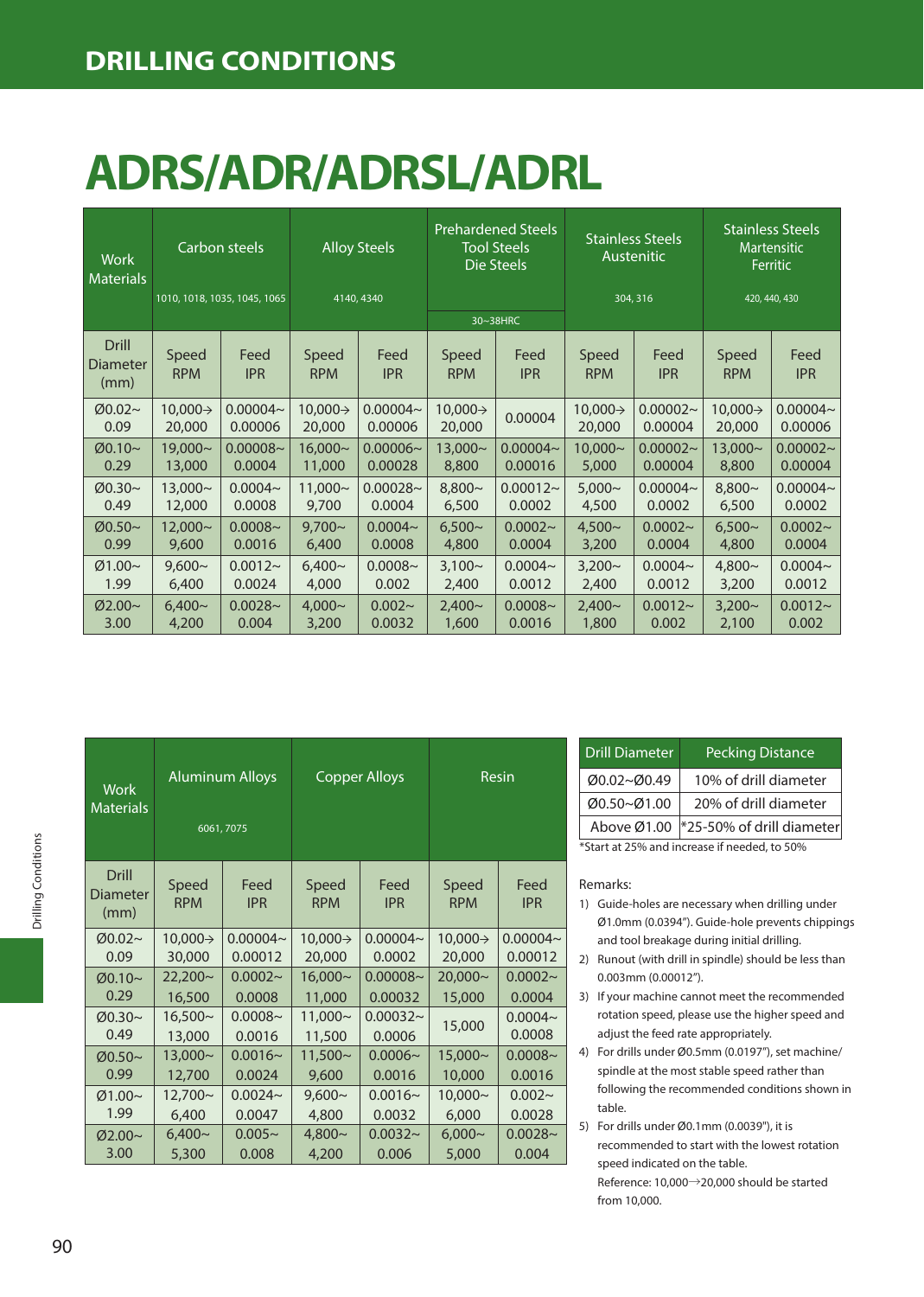

### **ADRS-SV/ADR-SV/ADRSL-SV/ADRL-SV**

| Work<br><b>Materials</b>                | Carbon steels        |                              | <b>Alloy Steels</b>  |                    | <b>Prehardened Steels</b><br><b>Tool Steels</b><br>Die Steels |                    | <b>Stainless Steels</b><br><b>Austenitic</b> |                    | <b>Stainless Steels</b><br>Martensitic<br><b>Ferritic</b> |                    |
|-----------------------------------------|----------------------|------------------------------|----------------------|--------------------|---------------------------------------------------------------|--------------------|----------------------------------------------|--------------------|-----------------------------------------------------------|--------------------|
|                                         |                      | 1010, 1018, 1035, 1045, 1065 |                      | 4140, 4340         |                                                               | 30~38HRC           |                                              | 304, 316           |                                                           | 420, 440, 430      |
| <b>Drill</b><br><b>Diameter</b><br>(mm) | Speed<br><b>RPM</b>  | Feed<br><b>IPR</b>           | Speed<br><b>RPM</b>  | Feed<br><b>IPR</b> | Speed<br><b>RPM</b>                                           | Feed<br><b>IPR</b> | Speed<br><b>RPM</b>                          | Feed<br><b>IPR</b> | Speed<br><b>RPM</b>                                       | Feed<br><b>IPR</b> |
| $Ø0.03~\sim$                            | $10,000 \rightarrow$ | $0.00004 -$                  | $10,000 \rightarrow$ | $0.00004 -$        | $10,000 \rightarrow$                                          | 0.00004            | $10,000 \rightarrow$                         | $0.00004 -$        | $10.000 \rightarrow$                                      | $0.00004 -$        |
| 0.09                                    | 20,000               | 0.00006                      | 20,000               | 0.00006            | 20,000                                                        |                    | 15,000                                       | 0.00006            | 20,000                                                    | 0.00008            |
| $Ø0.10-$                                | $25.000 -$           | $0.00008 -$                  | $20.000 -$           | $0.00006 -$        | 17,000~                                                       | $0.00004 -$        | 15,000~                                      | $0.00002 -$        | $20.000 -$                                                | $0.00002 -$        |
| 0.29                                    | 20,000               | 0.0004                       | 15,000               | 0.00028            | 13,000                                                        | 0.00016            | 7,500                                        | 0.00004            | 13,000                                                    | 0.00004            |
| $Ø0.30-$                                | $20.000 -$           | $0.0004 -$                   | 15,000               | $0.00028 -$        | $13.000 -$                                                    | $0.00012 -$        | $10.000 -$                                   | $0.00008 -$        | $13.000 -$                                                | $0.00008 -$        |
| 0.49                                    | 18,000               | 0.0008                       |                      | 0.0004             | 10,000                                                        | 0.0002             | 8,000                                        | 0.0004             | 9,500                                                     | 0.0004             |
| Ø0.50~                                  | 18,000~              | $0.0008 -$                   | 15,000~              | $0.0004 -$         | $10.000 -$                                                    | $0.0002 -$         | $8.000 -$                                    | $0.0006 -$         | $9.500 -$                                                 | $0.0006 -$         |
| 0.99                                    | 15,000               | 0.0016                       | 9,500                | 0.0008             | 7,000                                                         | 0.0004             | 6,000                                        | 0.0008             | 7,000                                                     | 0.0008             |
| Ø1.00~                                  | $15.000 -$           | $0.0012 -$                   | $9.500 -$            | $0.0008 -$         | $7.000 -$                                                     | $0.0004 -$         | $6.000 -$                                    | $0.0008 -$         | $7.000 -$                                                 | $0.0008 -$         |
| 1.99                                    | 9,500                | 0.0024                       | 6,000                | 0.002              | 4,000                                                         | 0.0012             | 4,000                                        | 0.0016             | 4,000                                                     | 0.0016             |
| Ø2.00~                                  | $9.500 -$            | $0.0028 -$                   | $6.000 -$            | $0.002 -$          | $4.000 -$                                                     | $0.0008 -$         | $4.000 -$                                    | $0.0012 -$         | $4.000 -$                                                 | $0.0012 -$         |
| 3.00                                    | 6,300                | 0.004                        | 4,800                | 0.0032             | 3,000                                                         | 0.0016             | 3,700                                        | 0.002              | 3,000                                                     | 0.002              |

| Work<br><b>Materials</b>  | <b>Aluminum Alloys</b><br>6061, 7075 |                    |                     | <b>Copper Alloys</b> |
|---------------------------|--------------------------------------|--------------------|---------------------|----------------------|
| Drill<br>Diameter<br>(mm) | Speed<br><b>RPM</b>                  | Feed<br><b>IPR</b> | Speed<br><b>RPM</b> | Feed<br><b>IPR</b>   |
| $Ø0.03~\sim$              | $10.000 \rightarrow$                 | $0.0004 -$         | 10,000→             | $0.00004 -$          |
| 0.09                      | 30,000                               | 0.0002             | 20,000              | 0.00012              |
| $Ø0.10-$                  | 30,000~                              | $0.0002 -$         | 20,000~             | $0.00008 -$          |
| 0.29                      | 25,000                               | 0.0008             | 17,000              | 0.00032              |
| $00.30 -$                 | $25,500-$                            | $0.0008 -$         | 17,000~             | $0.00032 -$          |
| 0.49                      | 20,000                               | 0.0016             | 15,000              | 0.0006               |
| Ø0.50~                    | 20,000~                              | $0.0016 -$         | 15,000~             | $0.0006 -$           |
| 0.99                      | 18,000                               | 0.0024             | 13,000              | 0.0016               |
| Ø1.00~                    | 18,000~                              | $0.0024 -$         | 13,000~             | $0.0016 -$           |
| 1.99                      | 10,000                               | 0.005              | 7,500               | 0.0032               |
| Ø2.00~                    | 10,000~                              | $0.005 -$          | $7,500-$            | $0.0032 -$           |
| 3.00                      | 7,000                                | 0.008              | 6,500               | 0.006                |

| <b>Drill Diameter</b>                    | <b>Pecking Distance</b>   |  |  |  |  |  |
|------------------------------------------|---------------------------|--|--|--|--|--|
| Ø0.03~Ø0.49                              | 10% of drill diameter     |  |  |  |  |  |
| Ø0.50~Ø1.00                              | 20% of drill diameter     |  |  |  |  |  |
| Above Ø1.00                              | *25-50% of drill diameter |  |  |  |  |  |
| *Start at 25% and increase if needed, to |                           |  |  |  |  |  |

Remarks:

- 1) Guide-holes are necessary when drilling under Ø1.0mm (0.0394"). Guide-hole prevents chippings and tool breakage during initial drilling.
- 2) Runout (with drill in spindle) should be less than 0.003mm (0.00012"). 3) If your machine cannot meet the recommended rotation speed, please
- use the higher speed and adjust the feed rate appropriately. 4) For drills under Ø0.5mm (0.0197"), set machine/spindle at the most stable
- speed rather than following the recommended conditions shown in table.
- 5) For drills under Ø0.1mm (0.0039"), it is recommended to start with the lowest rotation speed indicated on the table.

Reference: 10,000→20,000 should be started from 10,000.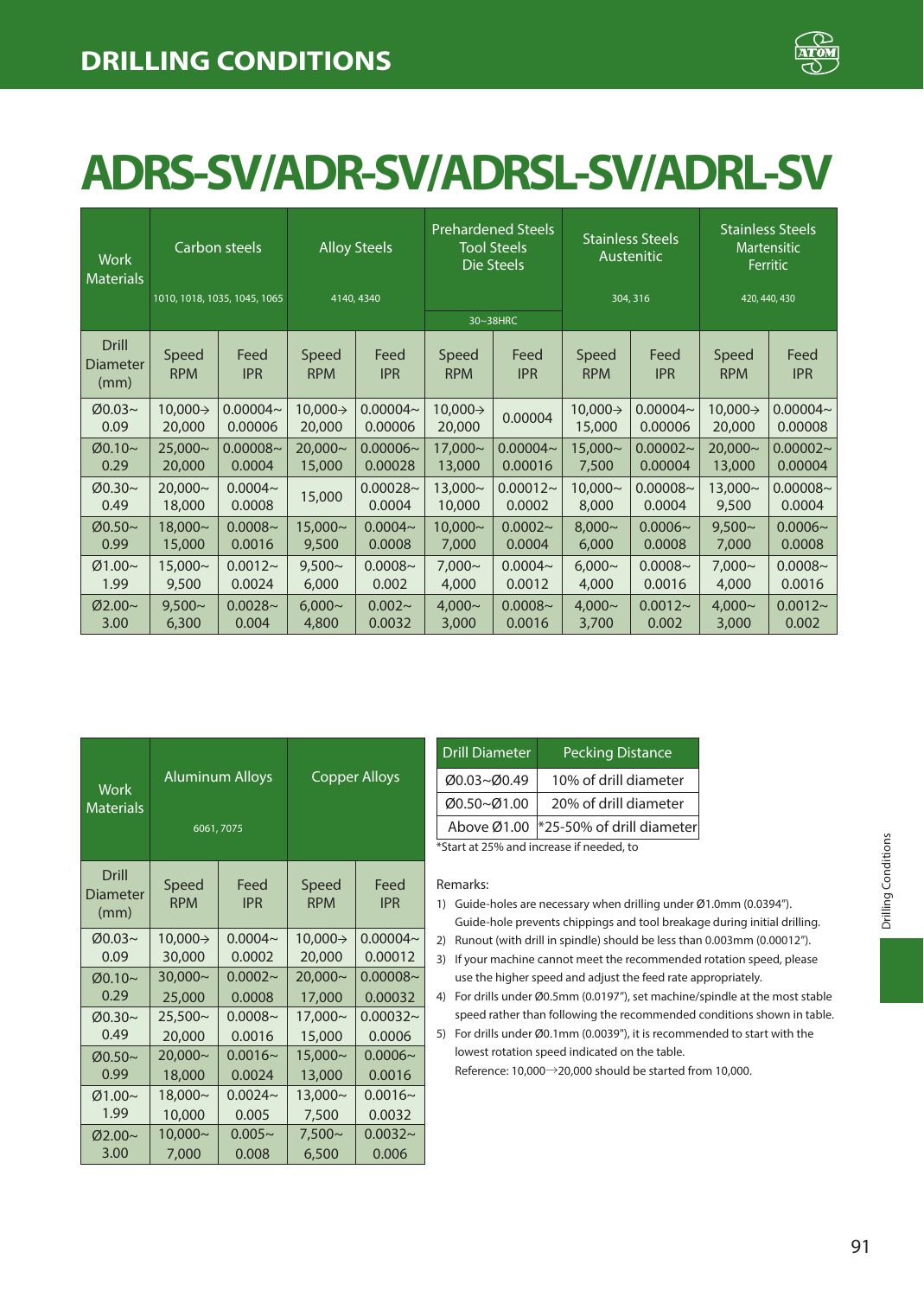# **ADR-SUS/ADRL-SUS**

| <b>Work</b><br><b>Materials</b>  |                     | <b>Stainless Steels</b><br>Austenitic<br>304, 316 |                      | <b>Stainless Steels</b><br><b>Martensitic</b><br>Ferritic<br>420, 440, 430 |                     | <b>Stainless Steels</b><br>Precipitation<br>17-4PH |                     | <b>Nickel Alloys</b><br>Inconel/Hasteroy |                     | <b>Nickel Alloys</b><br>Kovar |
|----------------------------------|---------------------|---------------------------------------------------|----------------------|----------------------------------------------------------------------------|---------------------|----------------------------------------------------|---------------------|------------------------------------------|---------------------|-------------------------------|
| <b>Drill</b><br>Diameter<br>(mm) | Speed<br><b>RPM</b> | Feed<br><b>IPR</b>                                | Speed<br><b>RPM</b>  | Feed<br><b>IPR</b>                                                         | Speed<br><b>RPM</b> | Feed<br><b>IPR</b>                                 | Speed<br><b>RPM</b> | Feed<br><b>IPR</b>                       | Speed<br><b>RPM</b> | Feed<br><b>IPR</b>            |
| Ø0.10~<br>0.29                   | 10,000              | $0.00001 -$<br>0.00004                            | $12.500 -$<br>11,200 | $0.00002 -$<br>0.00004                                                     | 7,100               | $0.00001 -$<br>0.00003                             | 4,300               | $0.00001 -$<br>0.00003                   | 9,500               | $0.00001 -$<br>0.00003        |
| Ø0.30~                           | $8.500 -$           | $0.00006 -$                                       | $10,500 -$           | $0.00006 -$                                                                | $6.400 -$           | $0.00004 -$                                        | $3.900 -$           | $0.00004 -$                              | $8.500 -$           | $0.00006 -$                   |
| 0.49                             | 7,900               | 0.00012                                           | 10,000               | 0.00012                                                                    | 6,000               | 0.00008                                            | 3,600               | 0.00008                                  | 7,900               | 0.00012                       |
| Ø0.50~                           | $7.600\sim$         | $0.00016 -$                                       | $9.600 -$            | $0.00016 -$                                                                | $5.700\sim$         | $0.00014 -$                                        | $4.900\sim$         | $0.00012 -$                              | $7.600\sim$         | $0.00016 -$                   |
| 0.79                             | 6,800               | 0.0004                                            | 9,100                | 0.0004                                                                     | 5,100               | 0.0003                                             | 4,400               | 0.00024                                  | 6,800               | 0.0004                        |
| Ø0.80~                           | $6.800 -$           | $0.0006 -$                                        | $8.800 -$            | $0.0006 -$                                                                 | $5.100 -$           | $0.0004 -$                                         | $3,100 -$           | $0.00028 -$                              | $6.800 -$           | $0.0006 -$                    |
| 1.49                             | 6,400               | 0.0008                                            | 8,000                | 0.0008                                                                     | 4,800               | 0.0006                                             | 2,900               | 0.0004                                   | 6,400               | 0.0008                        |
| $Ø1.50~\sim$                     | $4,300\sim$         | $0.0008 -$                                        | $5,300-$             | 0.0012                                                                     | $3,200\sim$         | $0.0008 -$                                         | $2,000 -$           | $0.0008 -$                               | $4,300\sim$         | $0.0012 -$                    |
| 2.09                             | 3,200               | 0.0012                                            | 4,000                | 0.002                                                                      | 2,400               | 0.0012                                             | 1,500               | 0.0012                                   | 3,200               | 0.002                         |
| Ø2.10~<br>3.00                   | 2,700               | $0.0012 -$<br>0.002                               | 3,200                | 0.0028                                                                     | 2,000               | 0.0016                                             | 1,200               | 0.0016                                   | 2,700               | 0.0028                        |

| Work<br><b>Materials</b>  | <b>Titanium Alloys</b><br><b>Ti-6Al-4V</b> |                        |  |  |  |  |
|---------------------------|--------------------------------------------|------------------------|--|--|--|--|
| Drill<br>Diameter<br>(mm) | Speed<br><b>RPM</b>                        | Feed<br><b>IPR</b>     |  |  |  |  |
| $00.10 -$<br>0.29         | 7,400                                      | $0.00001 -$<br>0.00003 |  |  |  |  |
| $00.30 -$                 | $6,600-$                                   | $0.00004 -$            |  |  |  |  |
| 0.49                      | 6.200                                      | 0.00008                |  |  |  |  |
| Ø0.50~                    | $5,900 -$                                  | $0.00012 -$            |  |  |  |  |
| 0.79                      | 5,300                                      | 0.00024                |  |  |  |  |
| $00.80 -$                 | $5,300-$                                   | $0.00028 -$            |  |  |  |  |
| 1.49                      | 5,000                                      | 0.0004                 |  |  |  |  |
| Ø1.50~                    | $3,400 -$                                  | $0.0008 -$             |  |  |  |  |
| 2.09                      | 2,500                                      | 0.0012                 |  |  |  |  |
| $02.10-$<br>3.00          | 2,000                                      | 0.0016                 |  |  |  |  |

| <b>Drill Diameter</b> | <b>Pecking Distance</b>                      |
|-----------------------|----------------------------------------------|
| Ø0.10~Ø0.49           | 10% of drill diameter                        |
| Ø0.50~Ø1.00           | 20% of drill diameter                        |
|                       | Above Ø1.00 *25-50% of drill diameter        |
|                       | *Start at 25% and increase if needed, to 50% |

- 1) Guide-holes are necessary when drilling under Ø1.0mm (0.0394"). Guide-hole prevents chippings and tool breakage during initial drilling.
- 2) Runout (with drill in spindle) should be less than 0.003mm (0.00012").
- 3) If your machine cannot meet the recommended rotation speed, please use the higher speed and adjust the feed rate appropriately.
- 4) For drills under Ø0.5mm (0.0197"), set machine/spindle at the most stable speed rather than following the recommended conditions shown in table.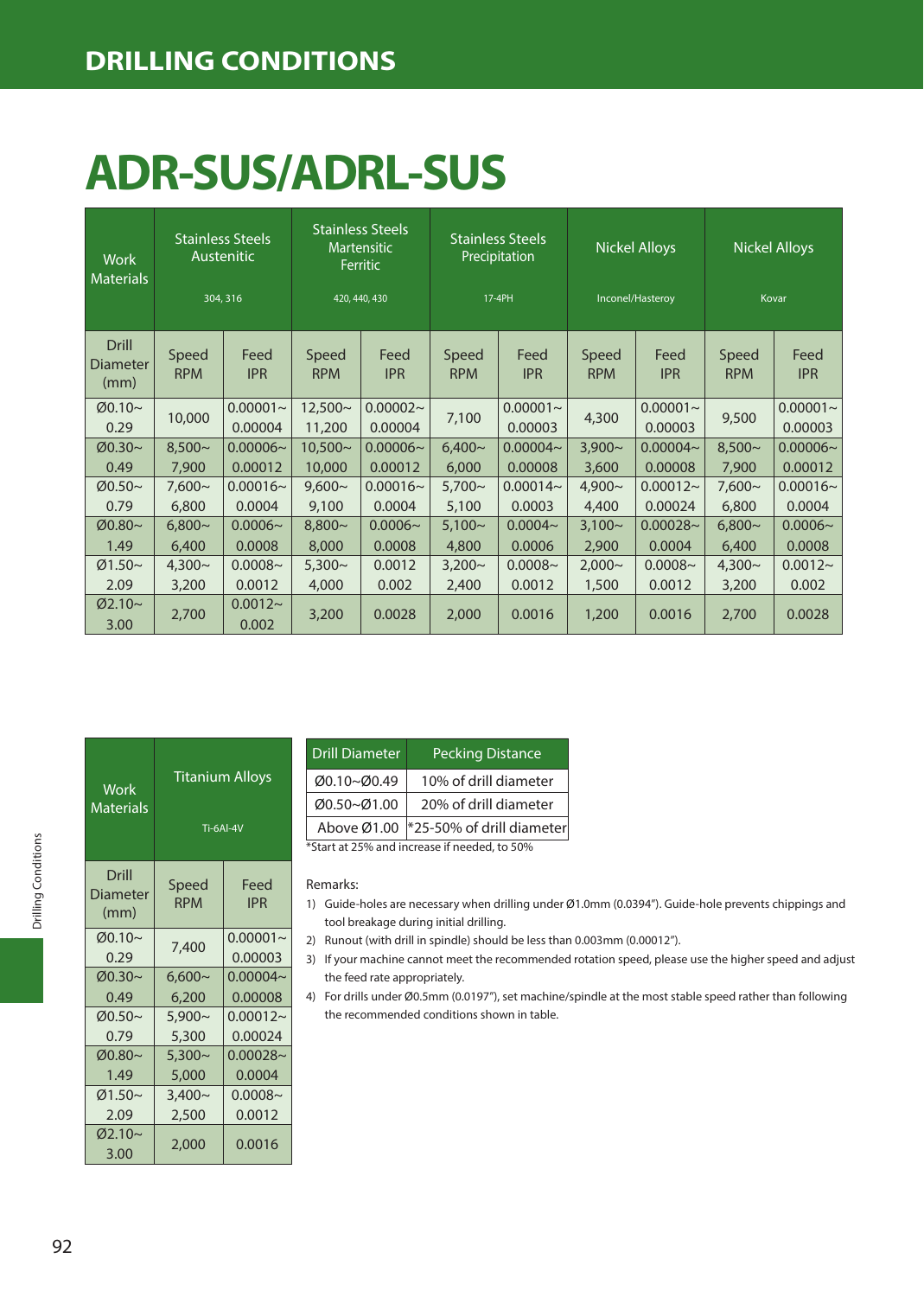

# **ADR-DLC/ADRL-DLC**

| Work<br><b>Materials</b>  | Aluminum            | Casting            |                     | Aluminum<br>6061, 7075 |                     | <b>Copper Alloys</b> |
|---------------------------|---------------------|--------------------|---------------------|------------------------|---------------------|----------------------|
| Drill<br>Diameter<br>(mm) | Speed<br><b>RPM</b> | Feed<br><b>IPR</b> | Speed<br><b>RPM</b> | Feed<br><b>IPR</b>     | Speed<br><b>RPM</b> | Feed<br><b>IPR</b>   |
| $Ø0.10-$                  | $3.200 -$           | $0.0004 -$         | $31.800 -$          | $0.0004 -$             | $22.300-$           | $0.00008 -$          |
| 0.29                      | 7.700               | 0.0016             | 22,000              | 0.002                  | 11,000              | 0.0016               |
| $\varnothing$ 0.30~       | $7.400 -$           | $0.0016 -$         | $21.200 -$          | $0.002 -$              | 10.600~             | $0.0016 -$           |
| 0.49                      | 9.700               | 0.0032             | 19,500              | 0.004                  | 9.700               | 0.0032               |
| $00.50-$                  | $9.500 -$           | $0.0032 -$         | 19,100              | $0.004 -$              | $9.500\sim$         | $0.0032 -$           |
| 1.00                      | 19,100              | 0.005              |                     | 0.006                  | 6.400               | 0.005                |

| <b>Drill Diameter</b> | <b>Pecking Distance</b> |
|-----------------------|-------------------------|
| Ø0.10~Ø0.49           | 10% of drill diameter   |
| Ø0.50~Ø1.00           | 20% of drill diameter   |

- 1) Runout (with drill in spindle) should be less than 0.003mm (0.00012").
- 2) If your machine cannot meet the recommended rotation speed, please use the higher speed and adjust the feed rate appropriately.
- 3) For drills under Ø0.5mm (0.0197"), set machine/spindle at the most stable speed rather than following the recommended conditions shown in table.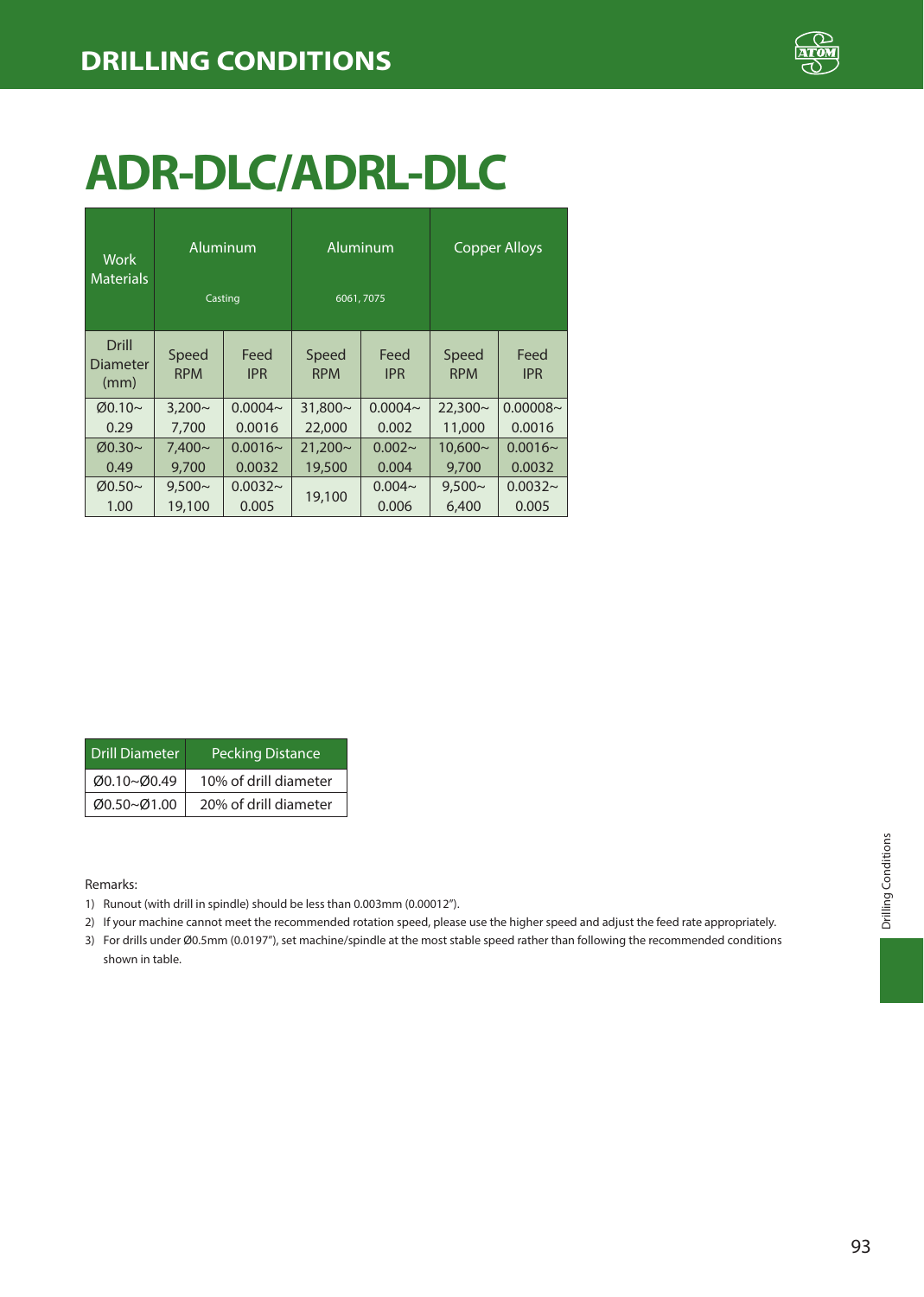### **ADS/ADSL**

| <b>Work</b><br><b>Materials</b>  | Carbon steels       |                              | <b>Alloy Steels</b> |                    | <b>Prehardened Steels</b><br><b>Tool Steels</b><br>Die Steels |                    | <b>Stainless Steels</b><br>Austenitic |                    | <b>Stainless Steels</b><br>Martensitic<br>Ferritic |                    |
|----------------------------------|---------------------|------------------------------|---------------------|--------------------|---------------------------------------------------------------|--------------------|---------------------------------------|--------------------|----------------------------------------------------|--------------------|
|                                  |                     | 1010, 1018, 1035, 1045, 1065 |                     | 4140, 4340         |                                                               |                    | 304, 316                              |                    | 420, 440, 430                                      |                    |
|                                  |                     |                              |                     |                    |                                                               | 30~38HRC           |                                       |                    |                                                    |                    |
| <b>Drill</b><br>Diameter<br>(mm) | Speed<br><b>RPM</b> | Feed<br><b>IPR</b>           | Speed<br><b>RPM</b> | Feed<br><b>IPR</b> | Speed<br><b>RPM</b>                                           | Feed<br><b>IPR</b> | Speed<br><b>RPM</b>                   | Feed<br><b>IPR</b> | Speed<br><b>RPM</b>                                | Feed<br><b>IPR</b> |
| Ø0.30~                           | $12,000 -$          | $0.0002 -$                   | $10,000 \sim$       | $0.00012 -$        | $8,500-$                                                      | $0.00008 -$        |                                       | $0.00002 -$        | $8,000 -$                                          | $0.00002 -$        |
| 0.59                             | 10,000              | 0.0004                       | 9500                | 0.0004             | 7,600                                                         | 0.00032            | 5,300                                 | 0.00004            | 6,300                                              | 0.00004            |
| Ø0.60~                           | $10.000 -$          | $0.0004 -$                   | $8.000 -$           | $0.00028 -$        | $6.400 -$                                                     | $0.00012 -$        | $5,300 -$                             | $0.00004 -$        | $6.300 -$                                          | $0.00004 -$        |
| 1.09                             | 9,500               | 0.0008                       | 6,400               | 0.0006             | 4,800                                                         | 0.0004             | 4.800                                 | 0.0002             | 5,300                                              | 0.0002             |
| $Ø1.10~\sim$                     | $7.200 -$           | $0.0008 -$                   | $5.800 -$           | $0.0004 -$         | $4,400-$                                                      | $0.0004 -$         | $4,300 -$                             | $0.0002 -$         | $5,300 -$                                          | $0.0002 -$         |
| 2.09                             | 6,400               | 0.0024                       | 3,200               | 0.0008             | 3,200                                                         | 0.0006             | 3,200                                 | 0.0008             | 4,700                                              | 0.0008             |
| Ø2.10~                           | $6.100 -$           | $0.0024 -$                   | $3.000 -$           | $0.0008 -$         | $3,000 -$                                                     | $0.0006 -$         | $3,000 -$                             | $0.0008 -$         | $4.500 -$                                          | $0.0008 -$         |
| 2.99                             | 4.400               | 0.0032                       | 2800                | 0.0016             | 2,800                                                         | 0.0008             | 2,200                                 | 0.0012             | 3,300                                              | 0.0012             |
| Ø3.00~                           | $4.300 -$           | $0.0032 -$                   | $2.700 -$           | $0.0016 -$         | $2,700-$                                                      | $0.0008 -$         | $2,100 -$                             | $0.0012 -$         | $3,200 -$                                          | $0.0012 -$         |
| 5.99                             | 2,600               | 0.004                        | 2,000               | 0.0032             | 1,900                                                         | 0.0016             | 1,300                                 | 0.002              | 1,900                                              | 0.002              |
| 06.00~                           | $2,200 -$           | $0.004 -$                    | $1,600-$            | $0.002 -$          | $1,600 -$                                                     | $0.0008 -$         | $1,100 -$                             | $0.002 -$          | $1,600 -$                                          | $0.002 -$          |
| 8.90                             | 1,900               | 0.005                        | 1,400               | 0.004              | 1,400                                                         | 0.0024             | 800                                   | 0.004              | 1,200                                              | 0.004              |
| Ø9.00~                           | $1,600 -$           | $0.004 -$                    | $1.300 -$           | $0.002 -$          | $1,200 -$                                                     | $0.0016 -$         | $700 -$                               | $0.002 -$          | $1.100 -$                                          | $0.002 -$          |
| 13.00                            | 1,200               | 0.005                        | 1,000               | 0.004              | 900                                                           | 0.0032             | 500                                   | 0.004              | 750                                                | 0.004              |

| Work<br><b>Materials</b>  | Cast Iron           |                    | <b>Aluminum Alloys</b><br>6061, 7075 |                    | <b>Copper Alloys</b> |                    |  |
|---------------------------|---------------------|--------------------|--------------------------------------|--------------------|----------------------|--------------------|--|
| Drill<br>Diameter<br>(mm) | Speed<br><b>RPM</b> | Feed<br><b>IPR</b> | Speed<br><b>RPM</b>                  | Feed<br><b>IPR</b> | Speed<br><b>RPM</b>  | Feed<br><b>IPR</b> |  |
| $00.30 -$                 | 12,000~             | $0.0004 -$         | $20,000 \sim$                        | $0.0008 -$         | $20,000 \sim$        | $0.0008 -$         |  |
| 0.59                      | 10,000              | 0.0008             | 16,000                               | 0.002              | 16,000               | 0.002              |  |
| $00.60 -$                 | $10.000 -$          | $0.0004 -$         | $20,000 \sim$                        | $0.0024 -$         | 20.000~              | $0.0024 -$         |  |
| 1.09                      | 9,500               | 0.0016             | 16,000                               | 0.006              | 16,000               | 0.006              |  |
| $Ø1.10-$                  | $8,700 -$           | $0.0024 -$         | $16,000 -$                           | $0.004 -$          | $16,000 \sim$        | $0.004 -$          |  |
| 2.09                      | 7,200               | 0.006              | 13,000                               | 0.008              | 13,000               | 0.008              |  |
| $Ø2.10-$                  | $6,800\sim$         | $0.0024 -$         | 13,000~                              | $0.004 -$          | 13,000~              | $0.004 -$          |  |
| 2.99                      | 4,900               | 0.006              | 10,000                               | 0.008              | 10,000               | 0.008              |  |
| $03.00 -$                 | $4,800-$            | $0.004 -$          | $8,500-$                             | $0.004 -$          | $8,500-$             | $0.004 -$          |  |
| 5.99                      | 3,200               | 0.008              | 6,400                                | 0.008              | 6,400                | 0.008              |  |
| $06.00 -$                 | $2,600 -$           | $0.006 -$          | $5,300 -$                            | $0.008 -$          | $5,300-$             | $0.008 -$          |  |
| 8.90                      | 2,000               | 0.01               | 4,000                                | 0.012              | 4.000                | 0.012              |  |
| Ø9.00~                    | $1,800 -$           | $0.008 -$          | $3,000 -$                            | $0.016 -$          | $3,000 -$            | $0.016 -$          |  |
| 13.00                     | 1,500               | 0.016              | 2,500                                | 0.02               | 2,500                | 0.02               |  |

| <b>Drill Diameter</b> | <b>Pecking Distance</b>                      |  |  |  |  |  |  |
|-----------------------|----------------------------------------------|--|--|--|--|--|--|
| Ø0.30~Ø0.49           | 10% of drill diameter                        |  |  |  |  |  |  |
| Ø0.50~Ø1.00           | 20% of drill diameter                        |  |  |  |  |  |  |
| Above Ø1.00           | *25-50% of drill diameter                    |  |  |  |  |  |  |
|                       | *Start at 25% and increase if needed, to 50% |  |  |  |  |  |  |

- 1) It is recommended to start with the lowest speed and feed shown in the table. They may be gradually increased in order to obtain the most appropriate condition.
- 2) To prevent vibration, overhanging of the tool from the chuck should be minimized.
- 3) If your machine cannot meet the recommended rotation speed, please use the higher speed and adjust the feed rate appropriately.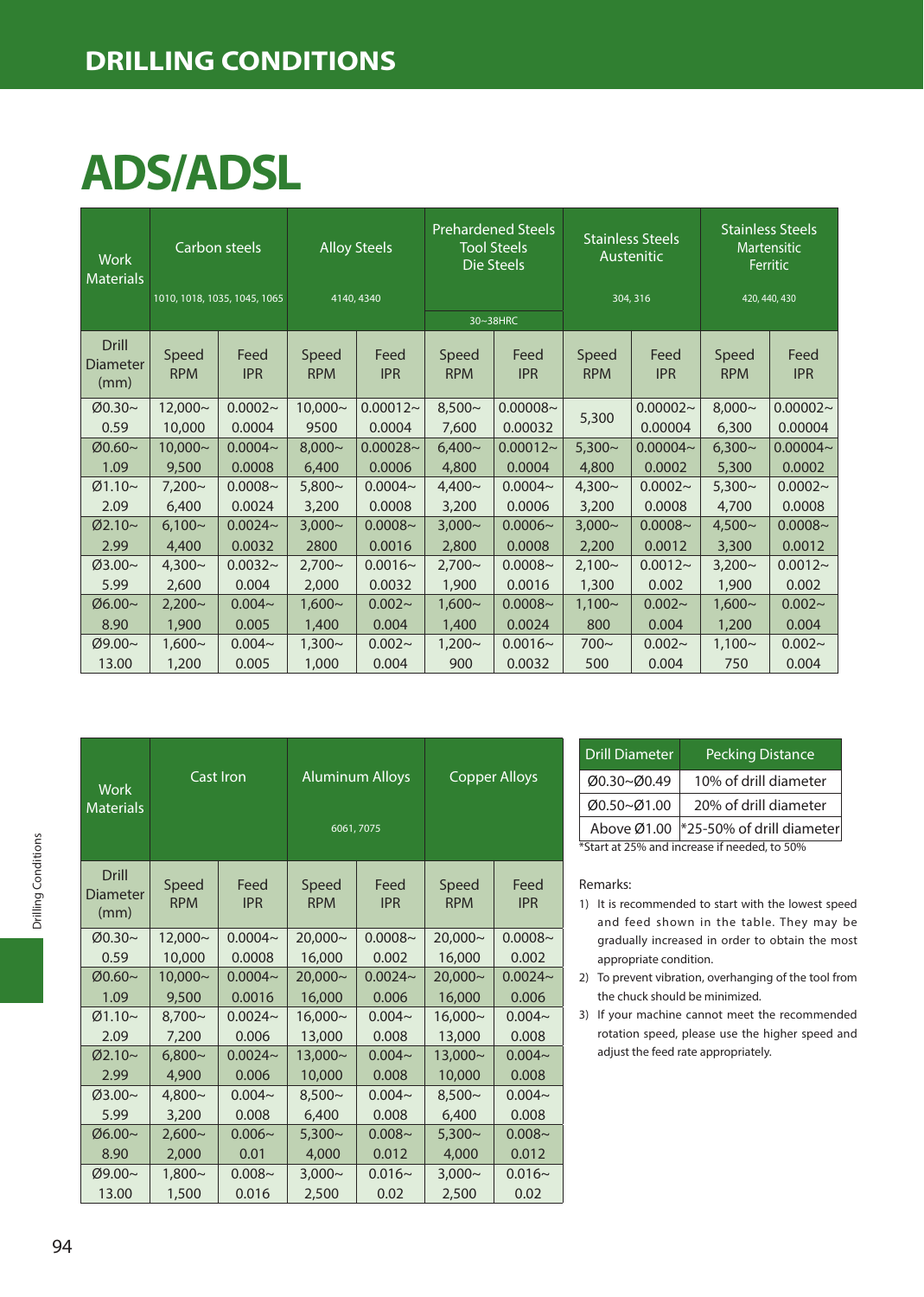

# **ADL/ADLL**

| <b>Work</b><br><b>Materials</b>  |                     | <b>Prehardened Steels</b><br><b>Alloy Steels</b><br><b>Tool Steels</b><br>Carbon steels<br>Die Steels |                     |                    | <b>Stainless Steels</b><br>Austenitic |                    | <b>Stainless Steels</b><br><b>Martensitic</b><br>Ferritic |                    |                     |                    |
|----------------------------------|---------------------|-------------------------------------------------------------------------------------------------------|---------------------|--------------------|---------------------------------------|--------------------|-----------------------------------------------------------|--------------------|---------------------|--------------------|
|                                  |                     | 1010, 1018, 1035, 1045, 1065                                                                          |                     | 4140, 4340         |                                       |                    |                                                           | 304, 316           | 420, 440, 430       |                    |
|                                  |                     |                                                                                                       |                     |                    |                                       | 30~38HRC           |                                                           |                    |                     |                    |
| <b>Drill</b><br>Diameter<br>(mm) | Speed<br><b>RPM</b> | Feed<br><b>IPR</b>                                                                                    | Speed<br><b>RPM</b> | Feed<br><b>IPR</b> | Speed<br><b>RPM</b>                   | Feed<br><b>IPR</b> | Speed<br><b>RPM</b>                                       | Feed<br><b>IPR</b> | Speed<br><b>RPM</b> | Feed<br><b>IPR</b> |
| Ø0.30~<br>0.55                   | 10,000              | 0.00016                                                                                               | 9,000               | 0.00008            | 7,000                                 | 0.00006            | 4,000                                                     | 0.00004            | 4,000               | 0.00004            |
| Ø0.60~                           | $10.000 -$          | $0.0004 -$                                                                                            | $8.000 -$           | $0.00028 -$        | $6.400 -$                             | $0.00012 -$        | $4,800 -$                                                 | $0.00004 -$        | $4,800 -$           | $0.00004 -$        |
| 1.05                             | 9,500               | 0.0008                                                                                                | 6.400               | 0.0006             | 4,800                                 | 0.0004             | 3,800                                                     | 0.0002             | 3,800               | 0.0002             |
| $Ø1.10~\sim$                     | $7,200 -$           | $0.0008 -$                                                                                            | $5.800 -$           | $0.0004 -$         | $4,400 -$                             | $0.0004 -$         | $4,300 -$                                                 | $0.0002 -$         | $4,300 -$           | $0.0002 -$         |
| 2.05                             | 6,400               | 0.0024                                                                                                | 3,200               | 0.0008             | 3,200                                 | 0.0006             | 3,200                                                     | 0.0008             | 3,200               | 0.0008             |
| $Ø2.10-$                         | $6.100 -$           | $0.0024 -$                                                                                            | $3.000 -$           | $0.0008 -$         | $3.000 -$                             | $0.0006 -$         | $3,000 -$                                                 | $0.0004 -$         | $3.000 -$           | $0.0004 -$         |
| 2.95                             | 4,400               | 0.0032                                                                                                | 2,800               | 0.0016             | 2,800                                 | 0.0008             | 2,200                                                     | 0.0012             | 2,200               | 0.0012             |
| Ø3.00~                           | $4,300 -$           | $0.0032 -$                                                                                            | $2,700 -$           | $0.0016 -$         | $2,700 -$                             | $0.0008 -$         | $2,100 -$                                                 | $0.0012 -$         | $2.100 -$           | $0.0012 -$         |
| 5.95                             | 2,600               | 0.004                                                                                                 | 2,000               | 0.0032             | 1,900                                 | 0.0016             | 1,900                                                     | 0.002              | 1,900               | 0.002              |
| Ø6.00~                           | $2.200 -$           | $0.004 -$                                                                                             | $1.600 -$           | $0.002 -$          | $1.600 -$                             | $0.0008 -$         | $1,600-$                                                  | $0.002 -$          | $1.600 -$           | $0.002 -$          |
| 8.90                             | 1,900               | 0.005                                                                                                 | 1,400               | 0.004              | 1,400                                 | 0.0024             | 1,200                                                     | 0.004              | 1,200               | 0.004              |
| Ø9.00~                           | $1.600 -$           | $0.004 -$                                                                                             | $1,300 -$           | $0.002 -$          | $1,200 -$                             | $0.0016 -$         | $1,100 -$                                                 | $0.002 -$          | $1,100 -$           | $0.002 -$          |
| 13.0                             | 1,200               | 0.005                                                                                                 | 1,000               | 0.004              | 900                                   | 0.0032             | 750                                                       | 0.004              | 750                 | 0.004              |

| Work<br><b>Materials</b>  | Cast Iron           |                    |                     | <b>Aluminum Alloys</b><br>6061,7075 | <b>Copper Alloys</b> |                      |  |
|---------------------------|---------------------|--------------------|---------------------|-------------------------------------|----------------------|----------------------|--|
| Drill<br>Diameter<br>(mm) | Speed<br><b>RPM</b> | Feed<br><b>IPR</b> | Speed<br><b>RPM</b> | Feed<br><b>IPR</b>                  | Speed<br><b>RPM</b>  | Feed<br><b>IPR</b>   |  |
| $00.30 -$<br>0.55         | 10,000              | 0.0002             | 10,000              | $0.0004 -$<br>0.0008                | 10,000               | $0.0004 -$<br>0.0008 |  |
| $00.60-$                  | $10.000 -$          | $0.0004 -$         | $20,000 \sim$       | $0.0024 -$                          | $20,000 \sim$        | $0.0024 -$           |  |
| 1.05                      | 9,500               | 0.0016             | 12,000              | 0.006                               | 12,000               | 0.006                |  |
| $Ø1.10-$                  | $8.700 -$           | $0.0024 -$         | $16,000 \sim$       | $0.004 -$                           | $16,000 \sim$        | $0.004 -$            |  |
| 2.05                      | 7,200               | 0.006              | 13,000              | 0.008                               | 13,000               | 0.008                |  |
| $Ø2.10-$                  | $6,800 -$           | $0.0024 -$         | 13,000~             | $0.004 -$                           | 13,000~              | $0.004 -$            |  |
| 2.95                      | 4.900               | 0.006              | 10,000              | 0.008                               | 10,000               | 0.008                |  |
| $03.00 -$                 | $4,800 -$           | $0.004 -$          | $8,500-$            | $0.008 -$                           | $8.500 -$            | $0.008 -$            |  |
| 5.95                      | 3,200               | 0.008              | 6.400               | 0.01                                | 6,400                | 0.01                 |  |
| $06.00 -$                 | 2.600~              | $0.006 -$          | $5,300 -$           | $0.008 -$                           | $5,300 -$            | $0.008 -$            |  |
| 8.90                      | 2.000               | 0.01               | 4,000               | 0.012                               | 4,000                | 0.012                |  |
| Ø9.00~                    | $1,800 -$           | $0.008 -$          | $3,000 -$           | $0.012 -$                           | $3,000 -$            | $0.012 -$            |  |
| 13.0                      | 1,500               | 0.012              | 2,500               | 0.016                               | 2,500                | 0.016                |  |

| <b>Drill Diameter</b>                        | <b>Pecking Distance</b>                            |  |  |  |  |  |
|----------------------------------------------|----------------------------------------------------|--|--|--|--|--|
| Ø0.30~Ø0.49                                  | 10% of drill diameter                              |  |  |  |  |  |
| Ø0.50~Ø1.00                                  | 20% of drill diameter                              |  |  |  |  |  |
|                                              | Above $\varnothing$ 1.00 *25-50% of drill diameter |  |  |  |  |  |
| *Start at 25% and increase if needed, to 50% |                                                    |  |  |  |  |  |

- 1) This drilling condition is based on the length from the holder to drill tip, which is 1.1 times the flute length. When the length from the holder is longer than 1.1 times of the flute length, please reduce the speed and feed appropriately.
- 2) It is recommended to start with the lowest speed and feed shown in the table. They may be gradually increased in order to obtain the most appropriate condition.
- 3) The use of drill bushes are recommended for drilling stable and precise holes.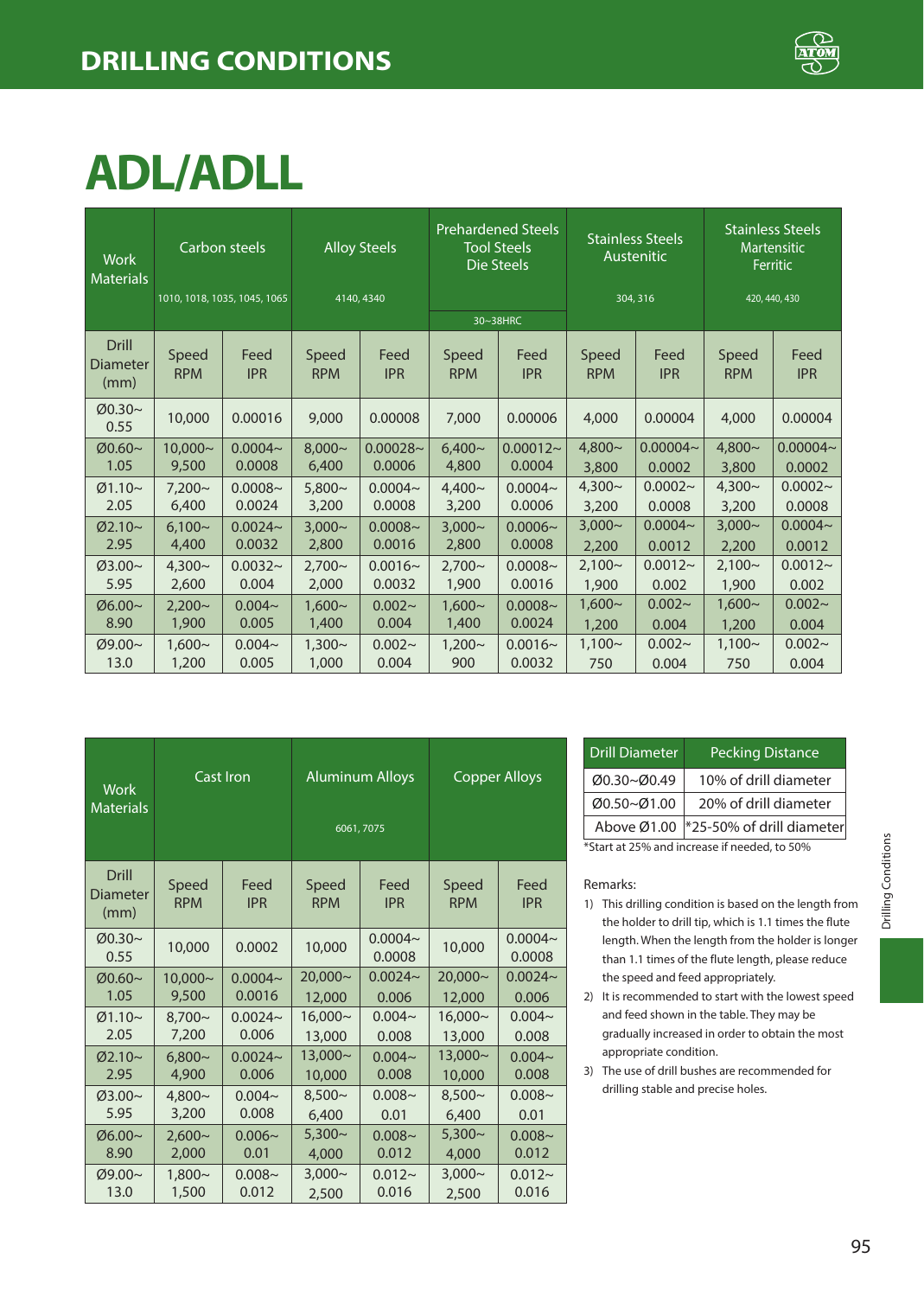### **DRILLING CONDITIONS**

### **V-ADS**

| <b>Work</b><br><b>Materials</b>         | Carbon steels       |                              | <b>Alloy Steels</b> |                    | <b>Prehardened Steels</b><br><b>Tool Steels</b><br>Die Steels |                    | <b>Stainless Steels</b><br>Austenitic |                    | <b>Stainless Steels</b><br><b>Martensitic</b><br>Ferritic |                    |
|-----------------------------------------|---------------------|------------------------------|---------------------|--------------------|---------------------------------------------------------------|--------------------|---------------------------------------|--------------------|-----------------------------------------------------------|--------------------|
|                                         |                     | 1010, 1018, 1035, 1045, 1065 | 4140, 4340          |                    |                                                               |                    |                                       | 304, 316           |                                                           | 420, 440, 430      |
|                                         |                     |                              |                     |                    |                                                               | 30~38HRC           |                                       |                    |                                                           |                    |
| <b>Drill</b><br><b>Diameter</b><br>(mm) | Speed<br><b>RPM</b> | Feed<br><b>IPR</b>           | Speed<br><b>RPM</b> | Feed<br><b>IPR</b> | Speed<br><b>RPM</b>                                           | Feed<br><b>IPR</b> | Speed<br><b>RPM</b>                   | Feed<br><b>IPR</b> | Speed<br><b>RPM</b>                                       | Feed<br><b>IPR</b> |
| Ø0.30~                                  | 14,000~             | $0.00024 -$                  | 14,000~             | $0.00016 -$        | $11.000 -$                                                    | $0.00008 -$        | 6,600                                 | $0.00002 -$        | $10.000 -$                                                | $0.00002 -$        |
| 0.59                                    | 12,500              | 0.0005                       | 12,500              | 0.0005             | 9,500                                                         | 0.00032            |                                       | 0.00004            | 8,000                                                     | 0.00004            |
| $Ø0.60~\sim$                            | $11.000 -$          | $0.0005 -$                   | $10.000 -$          | $0.00032 -$        | $8.000 -$                                                     | $0.00012 -$        | $6,600-$                              | $0.00004 -$        | $8.000 -$                                                 | $0.00004 -$        |
| 1.09                                    | 9,500               | 0.001                        | 8,000               | 0.0008             | 6,400                                                         | 0.0004             | 6,200                                 | 0.0002             | 6,900                                                     | 0.0002             |
| $Ø1.10~\sim$                            | $8.700 -$           | $0.001 -$                    | $7.200 -$           | $0.0005 -$         | $5.800 -$                                                     | $0.0004 -$         | $5.600\sim$                           | $0.0002 -$         | $6.900 -$                                                 | $0.0002 -$         |
| 2.09                                    | 8,000               | 0.0028                       | 6,400               | 0.001              | 4,000                                                         | 0.0006             | 4,200                                 | 0.0008             | 6,200                                                     | 0.0008             |
| $Ø2.10-$                                | $7.600~\sim$        | $0.0028 -$                   | $6.000 -$           | $0.001 -$          | $4.000 -$                                                     | $0.0006 -$         | $3.900 -$                             | $0.0008 -$         | $5.900 -$                                                 | $0.0008 -$         |
| 2.99                                    | 5,500               | 0.004                        | 4,400               | 0.002              | 3,300                                                         | 0.0008             | 2,900                                 | 0.0012             | 4,300                                                     | 0.0012             |
| Ø3.00~                                  | $5.300 -$           | $0.004 -$                    | $4,200 -$           | $0.002 -$          | $3,200 -$                                                     | $0.0008 -$         | $2,800-$                              | $0.0012 -$         | $4.200 -$                                                 | $0.0012 -$         |
| 6.00                                    | 3,200               | 0.005                        | 2,500               | 0.004              | 1,900                                                         | 0.0016             | 1,700                                 | 0.002              | 2,500                                                     | 0.002              |

| Work<br><b>Materials</b>         | Cast Iron           |                    |  |  |  |  |
|----------------------------------|---------------------|--------------------|--|--|--|--|
| Drill<br><b>Diameter</b><br>(mm) | Speed<br><b>RPM</b> | Feed<br><b>IPR</b> |  |  |  |  |
| $00.30 -$                        | 14,000~             | $0.0005 -$         |  |  |  |  |
| 0.59                             | 12,500              | 0.001              |  |  |  |  |
| Ø0.60~                           | 12,000              | $0.0005 -$         |  |  |  |  |
| 1.09                             |                     | 0.002              |  |  |  |  |
| $Ø1.10-$                         | $11,000 -$          | $0.0028 -$         |  |  |  |  |
| 2.09                             | 8,000               | 0.008              |  |  |  |  |
| $Ø2.10-$                         | $7,600-$            | $0.0028 -$         |  |  |  |  |
| 2.99                             | 5,500               | 0.008              |  |  |  |  |
| $03.00 -$                        | $5.300 -$           | $0.005 -$          |  |  |  |  |
| 6.00                             | 3,900               | 0.01               |  |  |  |  |

| <b>Drill Diameter</b>                        | <b>Pecking Distance</b>   |  |  |  |  |
|----------------------------------------------|---------------------------|--|--|--|--|
| Ø0.30~Ø0.49                                  | 10% of drill diameter     |  |  |  |  |
| Ø0.50~Ø1.00                                  | 20% of drill diameter     |  |  |  |  |
| Above Ø1.00                                  | *25-50% of drill diameter |  |  |  |  |
| *Start at 25% and increase if needed, to 50% |                           |  |  |  |  |

Remarks:

- 1) It is recommended to start with the lowest speed and feed shown in the table. They may be gradually increased in order to obtain the most appropriate condition.
- 2) To prevent vibration, overhanging of the tool from the chuck should be minimized.

3) If your machine cannot meet the recommended rotation speed, please use the higher speed and adjust the feed rate appropriately.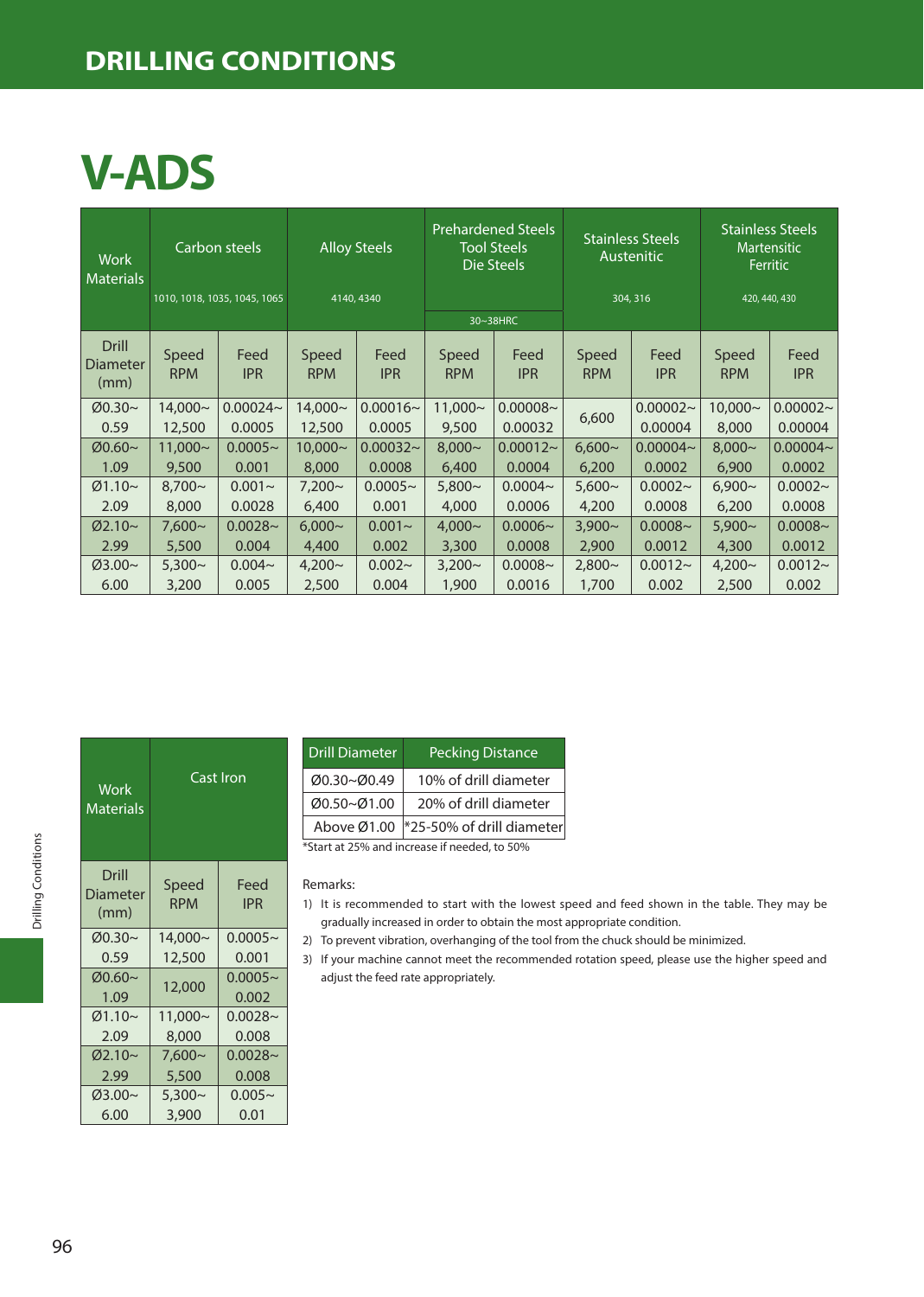

### **ADPF30**

| <b>Work</b><br><b>Materials</b>         |                      | Carbon steels                | <b>Prehardened Steels</b><br><b>Alloy Steels</b><br><b>Tool Steels</b><br>Die Steels |                    |                      | <b>Stainless Steels</b><br>Austenitic |                      | <b>Stainless Steels</b><br>Martensitic<br>Ferritic |                      |                     |
|-----------------------------------------|----------------------|------------------------------|--------------------------------------------------------------------------------------|--------------------|----------------------|---------------------------------------|----------------------|----------------------------------------------------|----------------------|---------------------|
|                                         |                      | 1010, 1018, 1035, 1045, 1065 | 4140, 4340                                                                           |                    | 304, 316<br>30~38HRC |                                       |                      |                                                    | 420, 440, 430        |                     |
| <b>Drill</b><br><b>Diameter</b><br>(mm) | Speed<br><b>RPM</b>  | Feed<br><b>IPR</b>           | Speed<br><b>RPM</b>                                                                  | Feed<br><b>IPR</b> | Speed<br><b>RPM</b>  | Feed<br><b>IPR</b>                    | Speed<br><b>RPM</b>  | Feed<br><b>IPR</b>                                 | Speed<br><b>RPM</b>  | Feed<br><b>IPR</b>  |
| Ø0.03~                                  | $10.000 \rightarrow$ | $0.00004 -$                  | $10,000 \rightarrow$                                                                 | $0.00004 -$        | $10,000 \rightarrow$ | 0.00004                               | $10,000 \rightarrow$ | $0.00002 -$                                        | $10,000 \rightarrow$ | $0.00004 -$         |
| 0.09                                    | 20,000               | 0.00006                      | 20,000                                                                               | 0.00006            | 20,000               |                                       | 20,000               | 0.00004                                            | 20,000               | 0.00008             |
| Ø0.10~                                  | 15,000~              | $0.00006 -$                  | $15.000 -$                                                                           | $0.00006 -$        | $13,000 -$           | $0.00004 -$                           | $10.000 -$           | $0.00004 -$                                        | $13.000 -$           | $0.00002 -$         |
| 0.29                                    | 10,000               | 0.00028                      | 10,000                                                                               | 0.00028            | 8,800                | 0.00016                               | 5,000                | 0.00012                                            | 8,800                | 0.00004             |
| Ø0.30~                                  | $10.000 -$           | $0.00028 -$                  | $10.000 -$                                                                           | $0.00028 -$        | $8.800 -$            | $0.00012 -$                           | $5.000 -$            | $0.00004 -$                                        | $8.800 -$            | $0.00004 -$         |
| 0.45                                    | 9,500                | 0.0004                       | 9,500                                                                                | 0.0004             | 6,500                | 0.0002                                | 4,500                | 0.0002                                             | 6,500                | 0.0002              |
| Ø0.50~                                  | $9.500 -$            | $0.0004 -$                   | $9.500 -$                                                                            | $0.0004 -$         | $6.500 -$            | $0.0002 -$                            | $4.500 -$            | $0.0002 -$                                         | $6.500 -$            | $0.0002 -$          |
| 0.95                                    | 7,700                | 0.0008                       | 7,700                                                                                | 0.0008             | 4,800                | 0.0004                                | 3,200                | 0.0004                                             | 4,800                | 0.0004              |
| Ø1.00~                                  | $7.700 -$            | $0.0008 -$                   | $7.700 -$                                                                            | $0.0008 -$         | $3.100 -$            | $0.0004 -$                            | $3.200 -$            | $0.0004 -$                                         | $4.800 -$            | $0.0004 -$          |
| 1.90                                    | 5,100                | 0.002                        | 5,100                                                                                | 0.002              | 2,400                | 0.0012                                | 2,400                | 0.0012                                             | 3,200                | 0.0012              |
| Ø2.00~<br>3.00                          | $5.100 -$<br>4,200   | 0.0024                       | $5,100-$<br>4,200                                                                    | 0.0024             | $2.400 -$<br>1,600   | $0.0008 -$<br>0.0016                  | $2.400 -$<br>1,800   | $0.0012 -$<br>0.002                                | $3.200 -$<br>2,100   | $0.0012 -$<br>0.002 |

### **ADPN30**

| <b>Work</b><br><b>Materials</b>  | <b>Aluminum Alloys</b><br>6061,7075 |                       |                                | <b>Copper Alloys</b>  | Resin               |                       |  |
|----------------------------------|-------------------------------------|-----------------------|--------------------------------|-----------------------|---------------------|-----------------------|--|
| <b>Drill</b><br>Diameter<br>(mm) | Speed<br><b>RPM</b>                 | Feed<br><b>IPR</b>    | Speed<br><b>RPM</b>            | Feed<br><b>IPR</b>    | Speed<br><b>RPM</b> | Feed<br><b>IPR</b>    |  |
| Ø0.03~<br>0.09                   | $10.000 \rightarrow$<br>20,000      | $0.00008 -$<br>0.0002 | $10.000 \rightarrow$<br>20,000 | $0.00008 -$<br>0.0002 | 10,000→<br>20,000   | $0.00008 -$<br>0.0002 |  |
| Ø0.10~                           | 18,000~                             | $0.0002 -$            | $16,000 -$                     | $0.00008 -$           | 18,000~             | $0.0002 -$            |  |
| 0.29                             | 13,000                              | 0.0008                | 11,000                         | 0.00032               | 13,000              | 0.0008                |  |
| Ø0.30~                           | $13,000 -$                          | $0.0008 -$            | $11,000 -$                     | $0.00032 -$           | $13,000 -$          | $0.0008 -$            |  |
| 0.45                             | 10,000                              | 0.0012                | 11,500                         | 0.0006                | 10,000              | 0.0012                |  |
| Ø0.50~                           |                                     | 0.0012                | $11,500 -$                     | $0.0006 -$            |                     | 0.0012                |  |
| 0.95                             | 10,000                              |                       | 9,600                          | 0.0016                | 10,000              |                       |  |
| Ø1.00~                           | $10,000 -$                          | $0.0012 -$            | $9,600 -$                      | $0.0016 -$            | $10,000 -$          | $0.0012 -$            |  |
| 1.90                             | 5,100                               | 0.0016                | 4,800                          | 0.0032                | 5,100               | 0.0016                |  |
| Ø2.00~                           | $5,100-$                            | 0.0016                | $4,800 -$                      | $0.0032 -$            | $5,100-$            | 0.0016                |  |
| 3.00                             | 4,200                               |                       | 4,200                          | 0.006                 | 4,200               |                       |  |

| <b>Drill Diameter</b>                        | <b>Pecking Distance</b>   |  |  |  |  |  |
|----------------------------------------------|---------------------------|--|--|--|--|--|
| Ø0.03~Ø0.49                                  | 10% of drill diameter     |  |  |  |  |  |
| Ø0.50~Ø1.00                                  | 20% of drill diameter     |  |  |  |  |  |
| Above Ø1.00                                  | *25-50% of drill diameter |  |  |  |  |  |
| *Start at 25% and increase if needed, to 50% |                           |  |  |  |  |  |

#### Remarks:

- 1) Runout (with drill in spindle) should be less than 0.003mm (0.00012").
- 2) If your machine cannot meet the recommended rotation speed, please use the higher speed and adjust the feed rate appropriately.
- 3) For drills under Ø0.5mm (0.0197"), set machine/ spindle at the most stable speed rather than following the recommended conditions shown in table.
- 4) For drills under Ø0.1mm (0.0039"), it is recommended to start with the lowest rotation speed indicated on the table.

Reference: 10,000→20,000 should be started from 10,000.